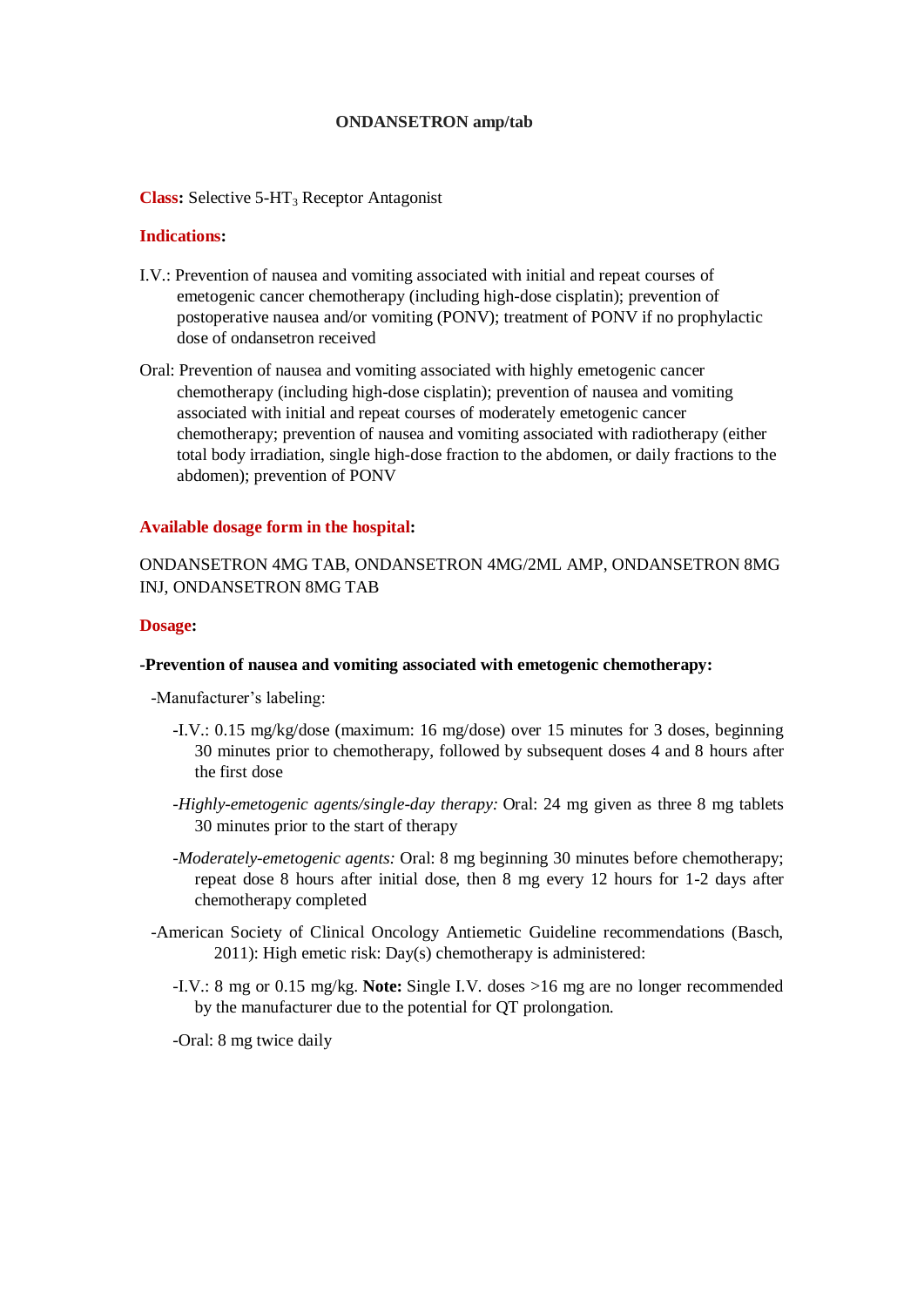## **-Prevention of nausea and vomiting associated with radiation therapy:**

-Manufacturer's labeling:

*-Total body irradiation:* Oral: 8 mg 1-2 hours before each daily fraction of radiotherapy

- *-Single high-dose fraction radiotherapy to abdomen:* Oral: 8 mg 1-2 hours before irradiation, then 8 mg every 8 hours after first dose for 1-2 days after completion of radiotherapy
- *-Daily fractionated radiotherapy to abdomen:* Oral: 8 mg 1-2 hours before irradiation, then 8 mg every 8 hours after first dose for each day of radiotherapy
- -American Society of Clinical Oncology Antiemetic Guideline recommendations (Basch, 2011): Give before each fraction throughout radiation therapy for high emetic risk (continue for at least 24 hours after completion) and for moderate emetic risk; for low emetic risk, may give either as prevention or rescue; for minimal emetic risk, give as rescue (if rescue used for either low or minimal emetic risk, then prophylaxis should be given until the end of radiation therapy):
	- -I.V. (unlabeled route/dosing): 8 mg or 0.15 mg/kg. **Note:** Single I.V. doses >16 mg are no longer recommended by the manufacturer due to the potential for QT prolongation.

-Oral: 8 mg twice daily

## **-Postoperative nausea and vomiting (PONV):**

-Oral: 16 mg given 1 hour prior to induction of anesthesia

- -I.M., I.V.: 4 mg as a single dose (over 2-5 minutes if giving I.V.) administered  $\sim 30$ minutes before the end of anesthesia (see Note below) or as treatment if vomiting occurs after surgery (Gan, 2007).
	- **Note:** The manufacturer recommends administration immediately before induction of anesthesia; however, this has been shown not to be as effective as administration at the end of surgery (Sun, 1997). Repeat doses given in response to inadequate control of nausea/vomiting from preoperative doses are generally ineffective.

#### **-Treatment of severe or refractory hyperemesis gravidum (unlabeled use):**

-Oral: 8 mg every 12 hours (Levichek, 2002)

-I.V.: 8 mg administered over 15 minutes every 12 hours (ACOG, 2004)

## **Renal Impairment**

No dosage adjustment necessary (there is no experience for oral ondansetron beyond day 1)

#### **Hepatic Impairment**

Severe impairment (Child-Pugh C):

-I.V.: Day 1: Maximum dose: 8 mg (there is no experience beyond day 1)

-Oral: Maximum daily dose: 8 mg